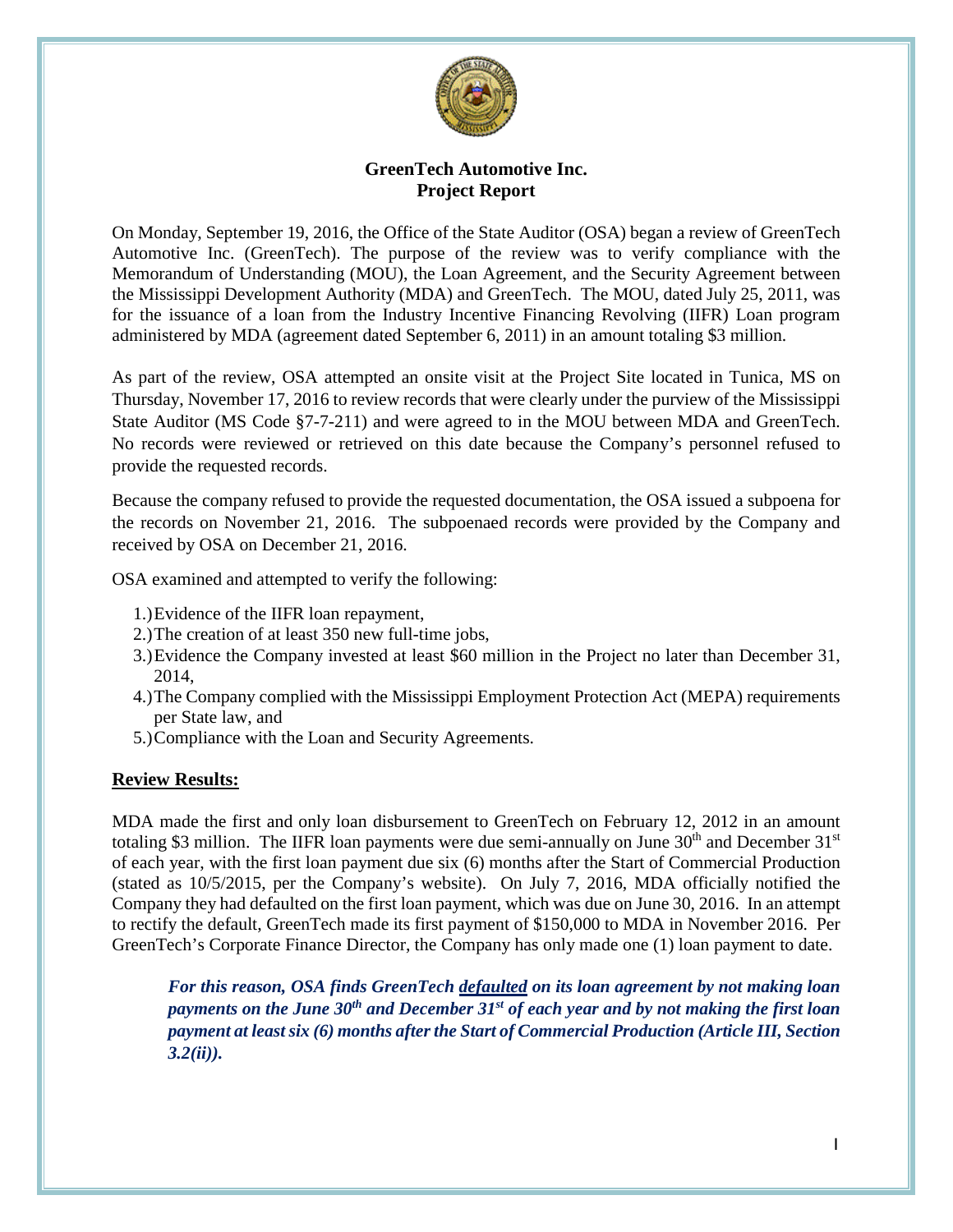On Tuesday, February 14, 2017, OSA requested capital investment documentation, but no information and/or documentation was provided by the Company pertaining to their capital investment. However, GreenTech submitted documentation that it had approximately 86 private investors with each investing \$500,000 (\$43 million total) into the Project.

# *OSA finds GreenTech did not comply with its commitment as stated in the MOU (Article II, Section 2.2 (i)) by investing not less than \$60 million in the Project no later than December 31, 2014.*

Per the subpoenaed records, GreenTech's documentation indicated the Company had 26 jobs in place prior to the signing of the MOU (dated July 25, 2011). As of December the 31, 2014 (measurement day), GreenTech had created 143 actual jobs. However, due to terminations and/or layoffs, the Company only had 94 new full-time jobs as of December 31, 2014 at the Project Site.

Additionally, as indicated in Chart 1, it appeared the Company had approximately 87 full-time jobs at the Project Site as of December 31, 2015 and approximately 53 full-time jobs at the Project Site as of December 31, 2016. As of February 28, 2017, it appeared the Company had further downsized to approximately 10 active employees.

| <b>Chart 1</b>                  |                                    |  |  |  |
|---------------------------------|------------------------------------|--|--|--|
| <b>Date of Employment Count</b> | <b>Total Active Full-Time Jobs</b> |  |  |  |
|                                 | <b>Created</b>                     |  |  |  |
| December 31, 2014               | 94                                 |  |  |  |
| December 31, 2017               | 87                                 |  |  |  |
| December 31, 2016               | 53                                 |  |  |  |
| February 28, 2017               |                                    |  |  |  |

*OSA finds the Company failed to create employment levels at 350 new full-time jobs by the earlier of December 31, 2014 and failed to maintain said new jobs (MOU Article II, Section 2.2(ii) (iii)).*

In addition to maintaining the new full-time jobs, the Company agreed to pay an annual salary of at least \$35,000.

*Of the employees reviewed, the OSA was unable to determine an average annual salary due to the documentation submitted. Consequently, the integrity of the Company's data was not sufficiently reliable to determine a conclusive finding on whether the Company achieved the commitment of providing its employees with an aggregate annual salary of at least \$35,000(MOU Article II, Section 2.2(iii).* 

OSA found numerous errors in the data provided, even after multiple requests for corrected data, therefore it could not be used as a reliable source for documentation. This being noted, the use of this employment data compromises the integrity of the OSA's review because OSA was unable to verify the control procedures over input to ensure all data was entered correctly.

During the review, OSA also checked compliance with the Mississippi Employment Protection Act. Based on a sample taken and the records provided:

*OSA finds GreenTech did satisfy compliance with MEPA by utilizing the federal status verification system to verify all newly hired employees (MOU Article II, Section 2.6)*.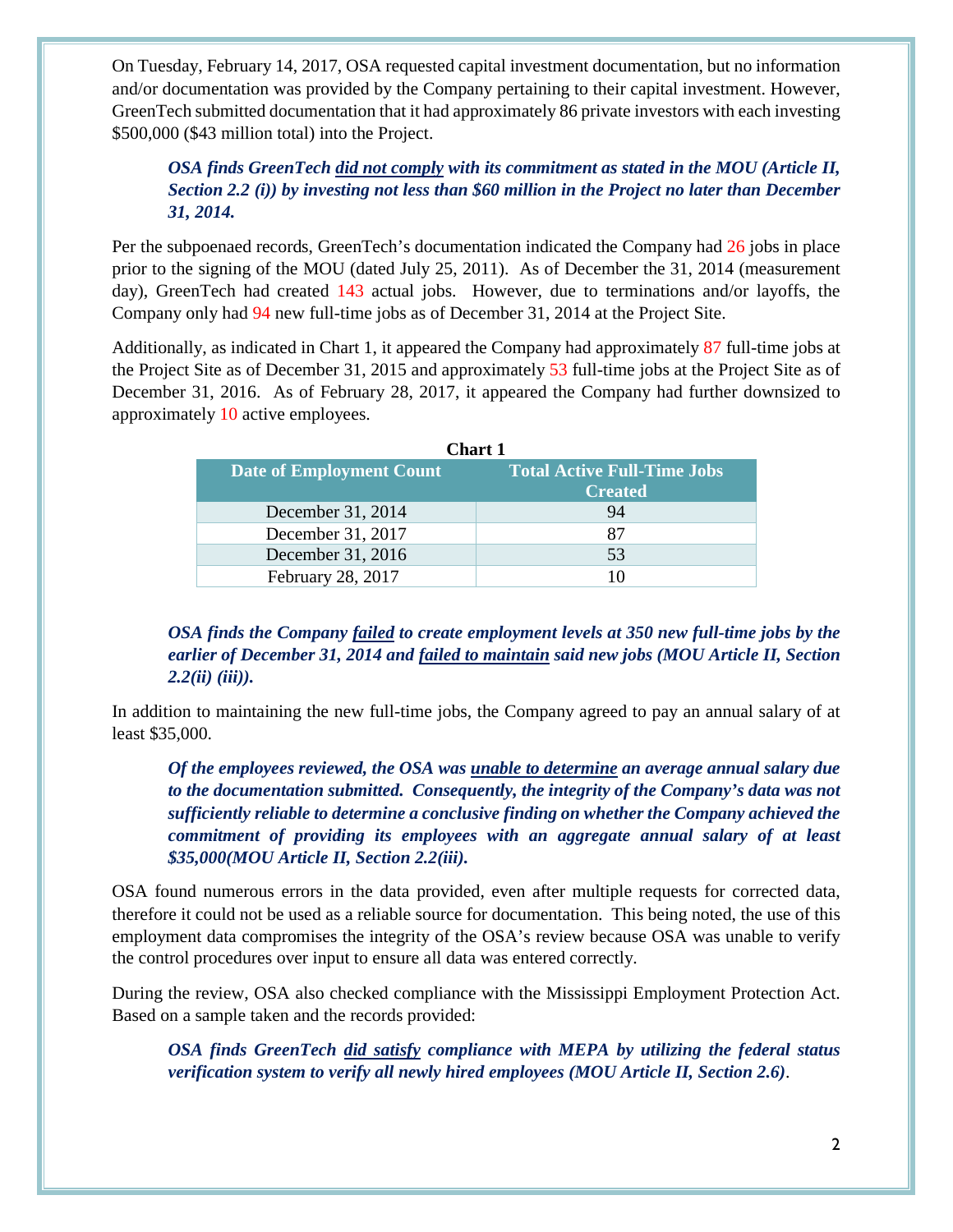GreenTech entered into a Purchase Money Security Agreement on September 6, 2011 with MDA to secure the \$3 million Industry Incentive Financing Revolving Loan. Under this agreement, MDA agreed to allow GreenTech to select the collateral that would be used as the security interest, which was assembly equipment and parts for the MyCar. The security interest was required to have a value equivalent to the outstanding loan balance. GreenTech submitted documents showing the price of the assembly equipment purchased totaled \$3.4 million as indicated in Chart 2.

| <b>Chart 2</b>    |                           |       |                     |               |  |  |
|-------------------|---------------------------|-------|---------------------|---------------|--|--|
| <b>Item</b>       | <b>Description</b>        | Qty.  | <b>Invoice Date</b> | <b>Amount</b> |  |  |
| Invoice #1        | Assembly Equipment (1set) | 1 Set | 2/24/11             | \$2,350,000   |  |  |
| <b>Invoice #2</b> | Assembly Equipment (1set) | 1 Set | 3/25/11             | \$1,000,000   |  |  |
| Invoice #3        | Assembly Equipment (1set) | 1 Set | $4/30/11 - 5/10/11$ | \$95,600      |  |  |
|                   | Total                     |       |                     | \$3,445,600   |  |  |

OSA analyzed the documentation submitted by GreenTech to MDA for reimbursement and made the following determination:

- *MDA accepted a Collateral listing from GreenTech of a shipment of assembly equipment from SCIVIC Engineering Corporation that showed wooden pallets, cases, and/or packages of supplies/parts used to assemble the car (Exhibit A of the Security Agreement).*
- *The equipment shipments were February 2011 – April 2011; which pre-dates the signing of the MOU and the Loan Agreement.*

OSA reviewed the MOU, Loan Agreement, and the Security Agreement between the MDA and GreenTech for the issuance of the \$3 million loan, which was required to be used for reimbursing cost incurred by the Company; however, each contract stated in the above language was dissimilar for the usage of the loan proceeds.

- *The MOU: states the loan proceeds should have been for reimbursing costs incurred by the Company for site preparation (Article III, Section 3.2(ii)).*
- *The Loan Agreement: states the loan proceeds should have been for reimbursable costs incurred by the Borrower for new improvements, site preparation, fixtures, and equipment for use in the manufacturing of automobiles (Article I, Cost or Cost of the Project).*
- *State of Mississippi Payment Voucher: states the reimbursements were for Site Preparation.*
- *The Security Agreement: states the proceeds of the Loan were to be used for site preparation, to enable Debtor (GreenTech) to acquire specific fixtures and equipment to be used by the Debtor in the manufacturing of automobiles and equipment which fixtures and equipment comprise the Collateral subject to the agreement. (Recitals- Page 1).*

OSA reviewed MDA's reimbursements to GreenTech, which were received and approved by MDA on February 8, 2012. MDA made one (1) reimbursement to the company an amount totaling \$3 million on February 22, 2012. OSA notes the following:

- *7 invoices submitted were dated before the signing of the MOU;*
- *16 invoices submitted were dated before the signing of the Loan Agreement; and*
- *7 invoices indicated items were shipped to other states and not to the Tunica, MS location.*

### **Conclusion:**

GreenTech Automotive entered into an agreement with the State of Mississippi signing the MOU on July 20, 2011. As shown above, GreenTech failed to perform several critical requirements of the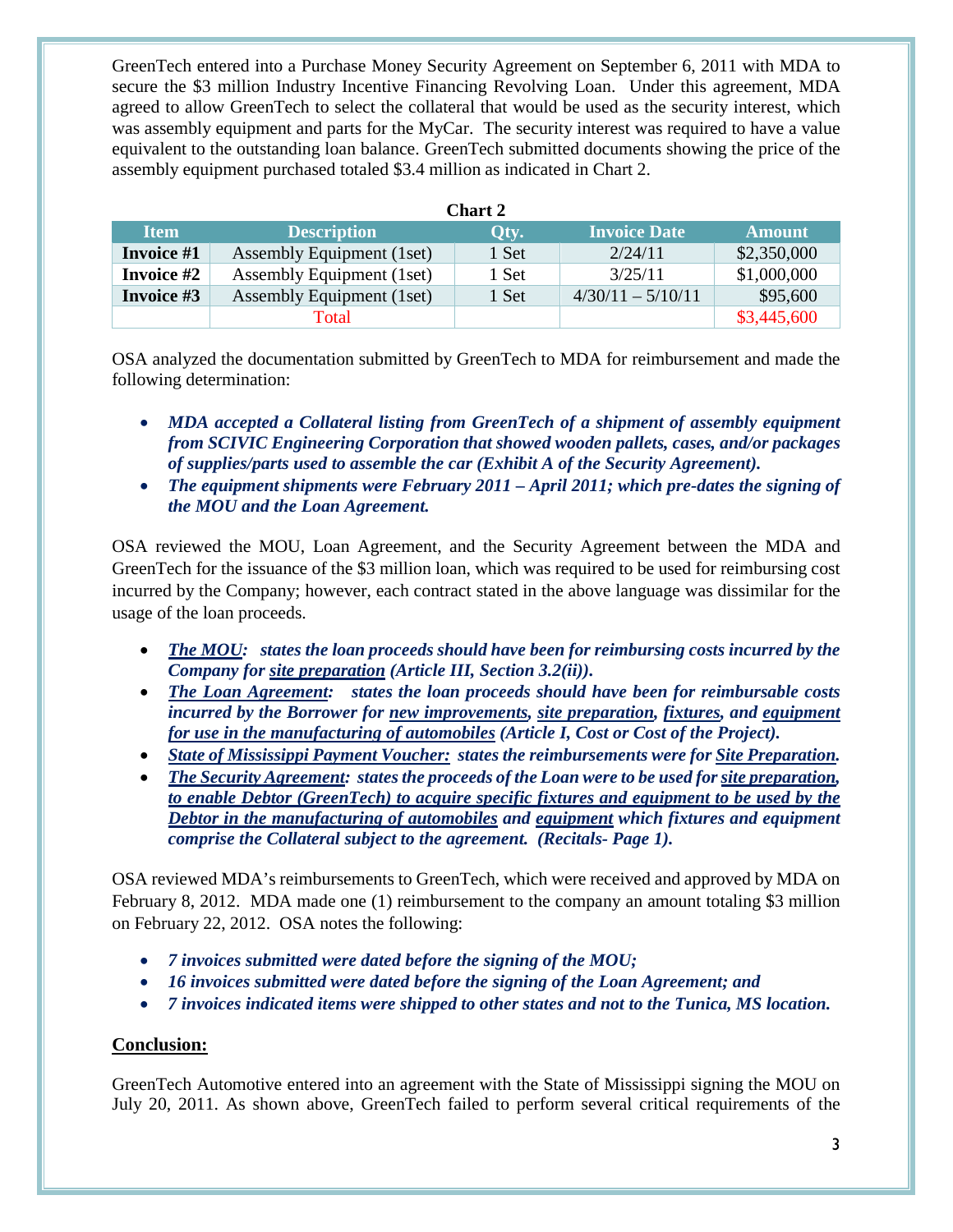Understanding, the Loan and Security Agreements. Article 5 of the MOU states remedies for failure to perform which includes, "A sum equal to the outstanding balance of the Company Loan plus all costs of issuance and interest incurred by the State shall be paid by the Company to the State within sixty (60) days of written demand by the state." (MOU Article 5, Section 3 (i)) OSA determines that GreenTech should return the balance of all funds received by and on behalf of the State of Mississippi.

Below is a time line that illustrates the activity of the GreenTech Automotive Inc. project.

## **Timeline**

| <b>Project Activity</b>                                                                                                                                                                                                                                          | <b>Date</b> | <b>Amount</b>    |
|------------------------------------------------------------------------------------------------------------------------------------------------------------------------------------------------------------------------------------------------------------------|-------------|------------------|
| Tunica County was issued the Growth and Prosperity Certificate                                                                                                                                                                                                   | 1/17/2002   |                  |
| Gulf Coast Automotive Investment Fund was established to help raise<br>funding for GreenTech                                                                                                                                                                     | 8/15/2009   |                  |
| Memorandum of Understanding was signed by the President of Tunica<br>County Board of Supervisor and GreenTech's CEO                                                                                                                                              | 07/20/2011  |                  |
| Memorandum of Understanding was signed by MDA Executive Director                                                                                                                                                                                                 | 07/25/2011  |                  |
| Applications for the MS Industry Incentive Financing Revolving Fund was<br>approved by MDA (GreenTech loan of \$3 million and the County Loan of<br>\$2 million)                                                                                                 | 09/06/2011  |                  |
| Loan Agreement between the MDA and the Tunica County Board of<br>Supervisors was signed                                                                                                                                                                          | 09/06/2011  |                  |
| Loan Agreement between the MDA and GreenTech Automotive Inc. was<br>signed                                                                                                                                                                                       | 09/06/2011  |                  |
| Security Agreement between MDA and GreenTech was entered into                                                                                                                                                                                                    | 09/06/2011  |                  |
| MDA issued the Industry Incentive Financing Revolving loan to Tunica<br>County                                                                                                                                                                                   | 11/15/2011  | \$1,879,292.00   |
| GreenTech submitted request for reimbursements                                                                                                                                                                                                                   | 01/24/2012  | \$3,005,817.55   |
| Reimbursements to GreenTech were approved by MDA                                                                                                                                                                                                                 | 02/08/2012  |                  |
| MDA issued the Industry Incentive Financing Revolving loan to<br>GreenTech                                                                                                                                                                                       | 02/12/2012  | \$3,000,000.00   |
| MDA conducted a site visit to GreenTech                                                                                                                                                                                                                          | 02/16/2012  |                  |
| Tunica County was designated as a Foreign Trade Zone                                                                                                                                                                                                             | 11/19/2012  |                  |
| Tunica County Board of Supervisors 1st loan payment was due (Payments<br>are due annually on the first day of January)                                                                                                                                           | 01/01/2013  |                  |
| Confidential Private Placement MOU was executed to sell 120 shares of<br>its Series A-2 Preferred Stock                                                                                                                                                          | 03/12/2013  |                  |
| Company begin construction of the Tunica facility                                                                                                                                                                                                                | 07/08/2013  |                  |
| MDA sent letter to OSA detailing the GTA project                                                                                                                                                                                                                 | 08/05/2013  |                  |
| MDA sent letter to Tunica County Board of Supervisor informing them of<br>their missed loan payment that was due January 1, 2014                                                                                                                                 | 01/08/2014  | 131,568.30<br>\$ |
| Security and Exchange Filing                                                                                                                                                                                                                                     | 09/24/2014  |                  |
| GTA notified MDA of its Preliminary Production Schedule                                                                                                                                                                                                          | 10/01/2014  |                  |
| Date the capital investment was to be met (OSA has no documentation<br>from GreenTech or MDA indicating how much money was actually<br>invested at the Project site by GreenTech)                                                                                | 12/31/2014  | \$60,000,000.00  |
| GreenTech was to create not less than 350 new full-time jobs at the<br>Project Site by the earlier of December 31, 2014 or within three (3) years<br>after the Start of Commercial Production (10/5/15) and maintain such<br>jobs for a period of ten (10) years | 12/31/14    |                  |